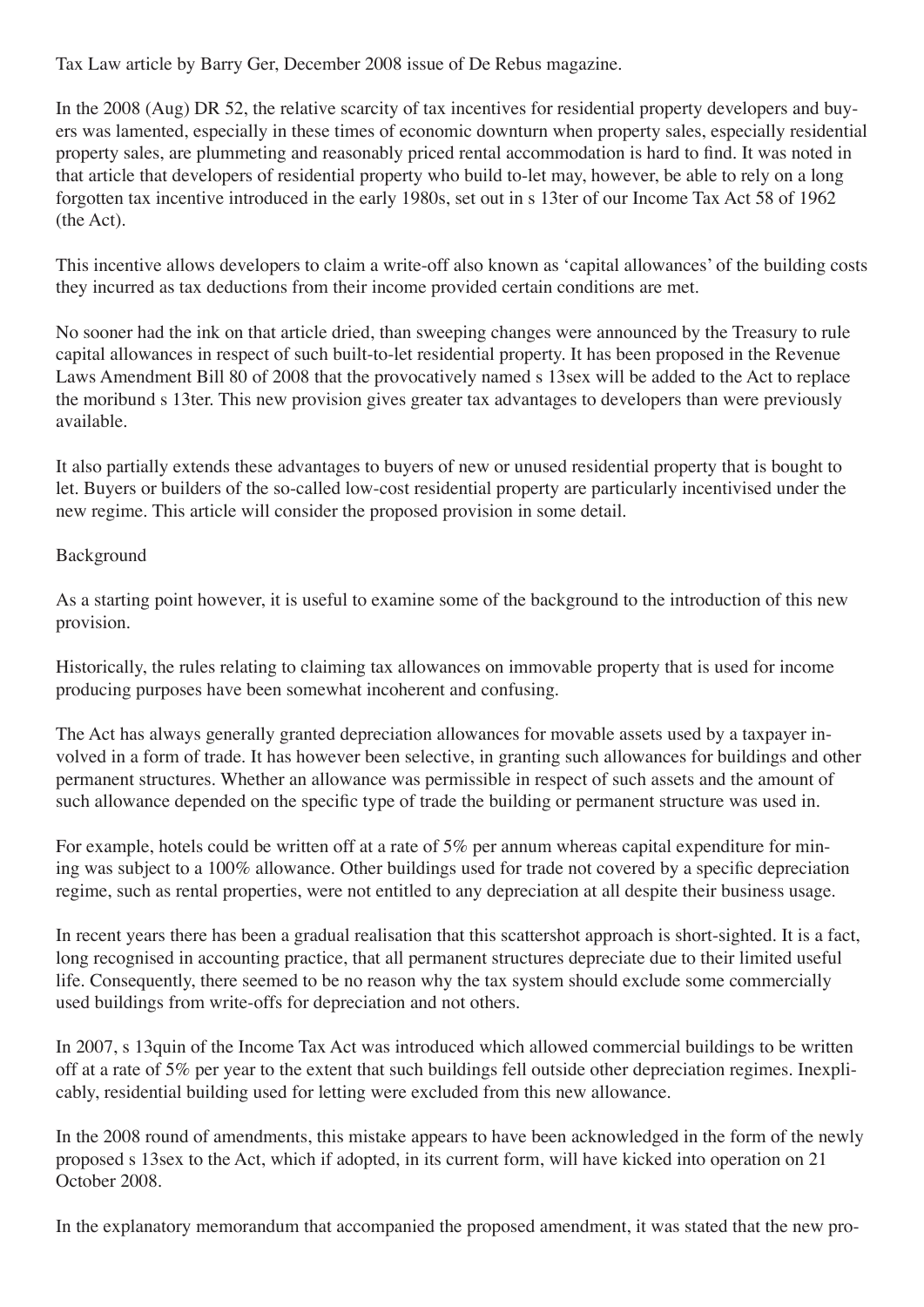vision represented recognition of the inherent risks involved in the property market and the need to encourage the provision of low cost accommodation. It was also meant to introduce a simpler more comprehensive depreciation regime that was easier to comply with (and to enforce).

The effect of the new residential building allowance

So what is the effect of this new provision? Developers who qualify under the new s 13sex will be able to write off the cost of all new and unused 'residential units' they erect on or after 21 October 2008 at an annual rate of 5%. The 5% write-off applies also to the cost of new and unused improvements to existing buildings.

Furthermore, this allowance is not apportioned for part of year so even if a building is acquired on the last day of a tax year, the full 5% may be claimed as a deduction. It may be noted that this is a faster depreciation rate than the allowances granted under s 13ter which permitted allowances totaling only 12% in the first year in which a qualifying building was occupied and a further 2% in succeeding years. This means building costs can now be written off over a much shorter 20 years with s 13sex instead of the 45 year write-off that s 13ter permitted.

Purchasers of residential units are also entitled to the write-off. However the amount they may write off is limited to 55% of the acquisition price of the residential unit or 30% of the price of an improvement thereon where they have acquired a residential unit or improvement representing only a part of the building. (It must be said that this restriction on purchasers is a somewhat puzzling aspect of the new tax incentive. It appears to prejudice purchasers of new and unused apartments over purchasers of new and unused buildings. Possibly, this is in line with the overall aim of the incentive to encourage large developments).

There is even greater depreciation permitted in the case of so-called low cost accommodation. Residential units that qualify (ie, so-called 'low-income residential units') can be written off at a rate of 10% – that is, over 10 years. Low-income residential units are however strictly defined to refer to buildings that cost up to R200 000, or in the case of apartments, that which do not exceed a cost of R250 000. Furthermore, the owner may not charge a monthly rental rate in excess of 1% of the aforementioned amounts (plus, in the case of buildings, a proportionate share of the cost of the land bulk infrastructure).

The rental charge restriction is apparently in place to ensure that the benefiting properties are used by lowincome tenants. The South African Revenue Service has indicated however that it will allow for these rental and cost monetary thresholds to be adjusted over time to take account of annual inflation. It has been proposed, in the legislation, that for purposes of calculating the rental charge, the cost will be increased by 10% for each year subsequent to the year in which the building or apartment is brought into use.

Requirements to qualify for the allowance

So how does one qualify for this new improved tax incentive?

Firstly, it stands to reason that the allowance will apply only to new or unused residential unit or improvements. A residential unit refers to a building or self-contained apartment, mainly used for residential accommodation with the exclusion of structures used by person carrying on the business of a hotelkeeper.

This would mean, for example, that developers of hotels or buyers of flats that had previously been occupied would not qualify for this incentive. This is understandable given that the underlying rationale behind these particular provisions is the encouragement of the building of greater rental accommodation. (It seems odd though that the provision refers to 'new or unused improvements'. Surely, all improvements are 'new and unused'?)

Secondly and most importantly, the residential unit or improvements thereon must be used solely for purpos-